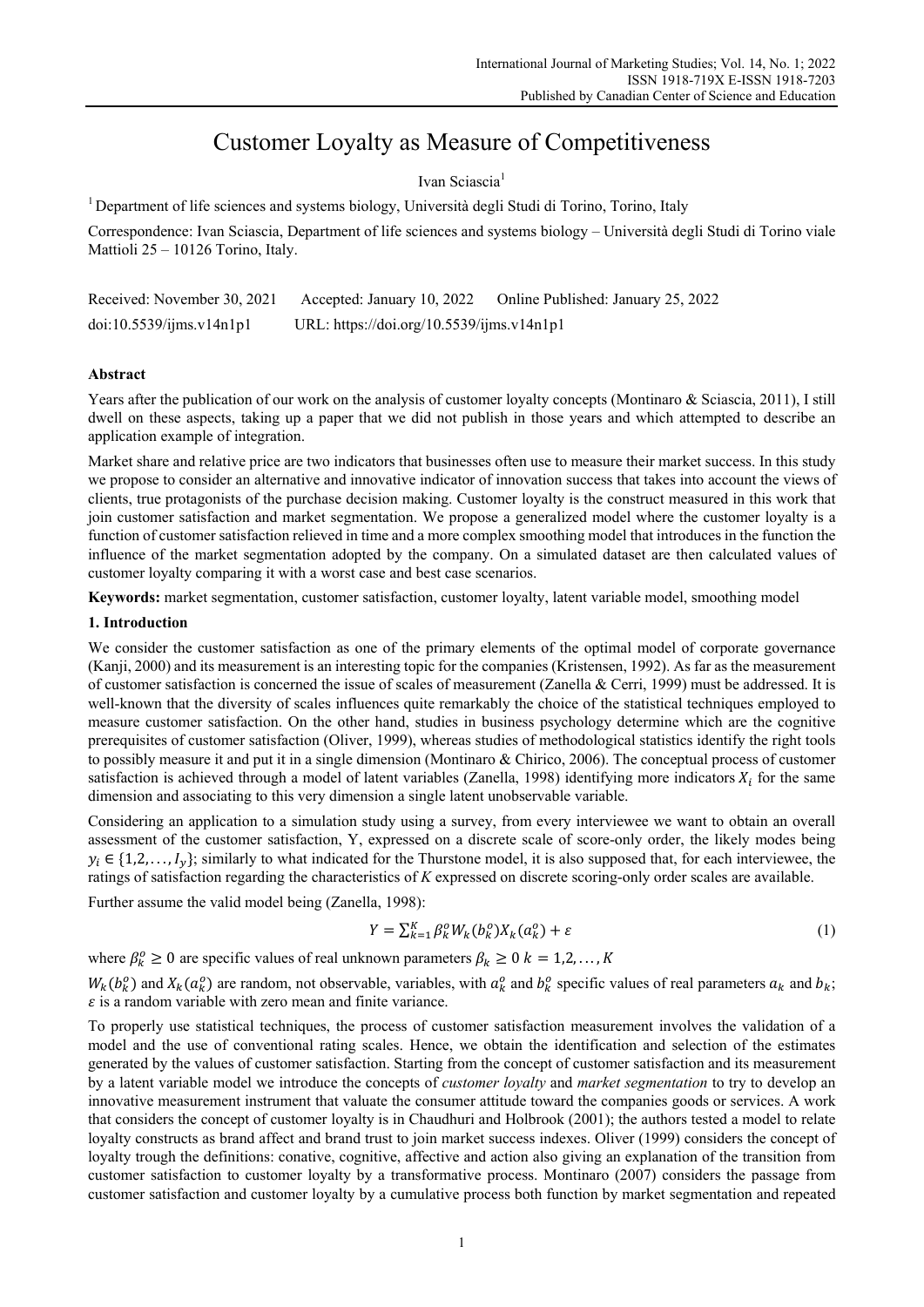satisfaction over time. The development of customer loyalty is the synthesis of a process that involves a series of positive shopping experiences, namely a cumulative series of positive measures of customer satisfaction (Montinaro, 2007) and in a previous work (Montinaro & Sciascia, 2011) we consider an initial description of the relationships between the concepts of customer satisfaction, customer loyalty, market segmentation.

To collect the three instruments the companies needs resources and competence like highly qualified human resources and advanced technology. The availability of complex informative sources, such as corporate databases which collect transational data, makes possible the definition of well-defined market segments through marketing studies that can involve large number of variables and which were unaffordable even few years ago. If we associate to these market segments, those measures of customer satisfactions that describe, on the basis of the analysis of customers' attitudes and behavior, how much a product or a service match clients' expectations, then we get a winning strategy that ends up characterizing the different profiles of customer loyalty. Customer loyalty is a strategic objective for a company since gaining the trust of a customer leads to an increase of profit. We believe that an effective market segmentation represents the right methodological tool for defining the new kinds of customer loyalty required by a global economy. The activities associated to customer satisfaction can be considered short term plans, that is, tactics. More complex business activities oriented to customer loyalty are instead strategics (Montinaro, 2007). Customer loyalty needs realization periods that are of medium to long term range, which are linked to the life span of a product and require high costs.

#### **2. Customer Satisfaction, Customer Loyalty and Market Segmentation**

If we assume that the customer loyalty is a sum of the customer satisfaction repeated in the time we can build a time series of customer satisfactions with the following notations:

*S*: customer satisfaction

*L*: cutomer loyalty.

If we propose two perspective of calculation:

a) a *generalized model* arisen from the simple sum of measurements of the different customer satisfactions;

b) a *smoothing model* of measurement, that through the use of a coefficient  $\alpha$  allows to consider more meaningful the most recent measurements of satisfaction.

To this aim the model for measuring the customer satisfaction proposed by Zanella (1998) is here considered:

$$
S = \sum_{k=1}^{K} \beta_k W_k X_k + \varepsilon \tag{2}
$$

It is suggested to develop the model in function of time and considering an *N* number of interviewees using an interview panel employed at regular intervals through time, it is possible to analyze the behaviour of the satisfactions.

If we consider customer loyalty as a series of positive customer satisfactions (Montinaro, 2007), we could propose the *generalized model*

$$
L_g = \sum_{k=0}^{T} \sum_{k=1}^{K} \beta_k W_k X_k + \varepsilon
$$
\n(3)

 $t \in \{0,1,\ldots,T\}$  is the time at wich satisfaction is detected

 $k \in \{0,1,\ldots,K\}$  are the product attributes

Consider the customer loyalty  $L$  as a sum over time of the index of customer satisfaction obtained from different attributes and the relative importance of attributes. The optimal estimators of the equation would be obtained through the method of least squares thus minimizing the values of the squared differences between observed values and estimated values on a sample of  $N$  individuals, with

$$
e(\beta_k^*) = \min\{\sum_{i=1}^N [y_{it} - \sum_{k=1}^K (\beta_k w_k x_k)_{it}]^2\}
$$
  
\n $i \in \{0, 1, ..., N\}$   
\n $t \in \{0, 1, ..., T\}$   
\n $k \in \{0, 1, ..., K\}$ 

Consider the possibility to have an assessment of respondents on two attributes with relative weights. The optimal estimators  $b_1$  and  $b_2$  are generated from:

$$
e(b_1^*, b_2^*) = min\{\sum_{i=1}^N [y_{it} - (b_1 w_1 x_1 + b_2 w_2 x_2)_{it}]^2\}
$$
\n
$$
(5)
$$

 $i \in \{0, 1, ..., N\}$ 

 $t \in \{0, 1, ..., T\}$ 

If we attribute different importance on different measurements of the time series we obtain another measure of loyalty. If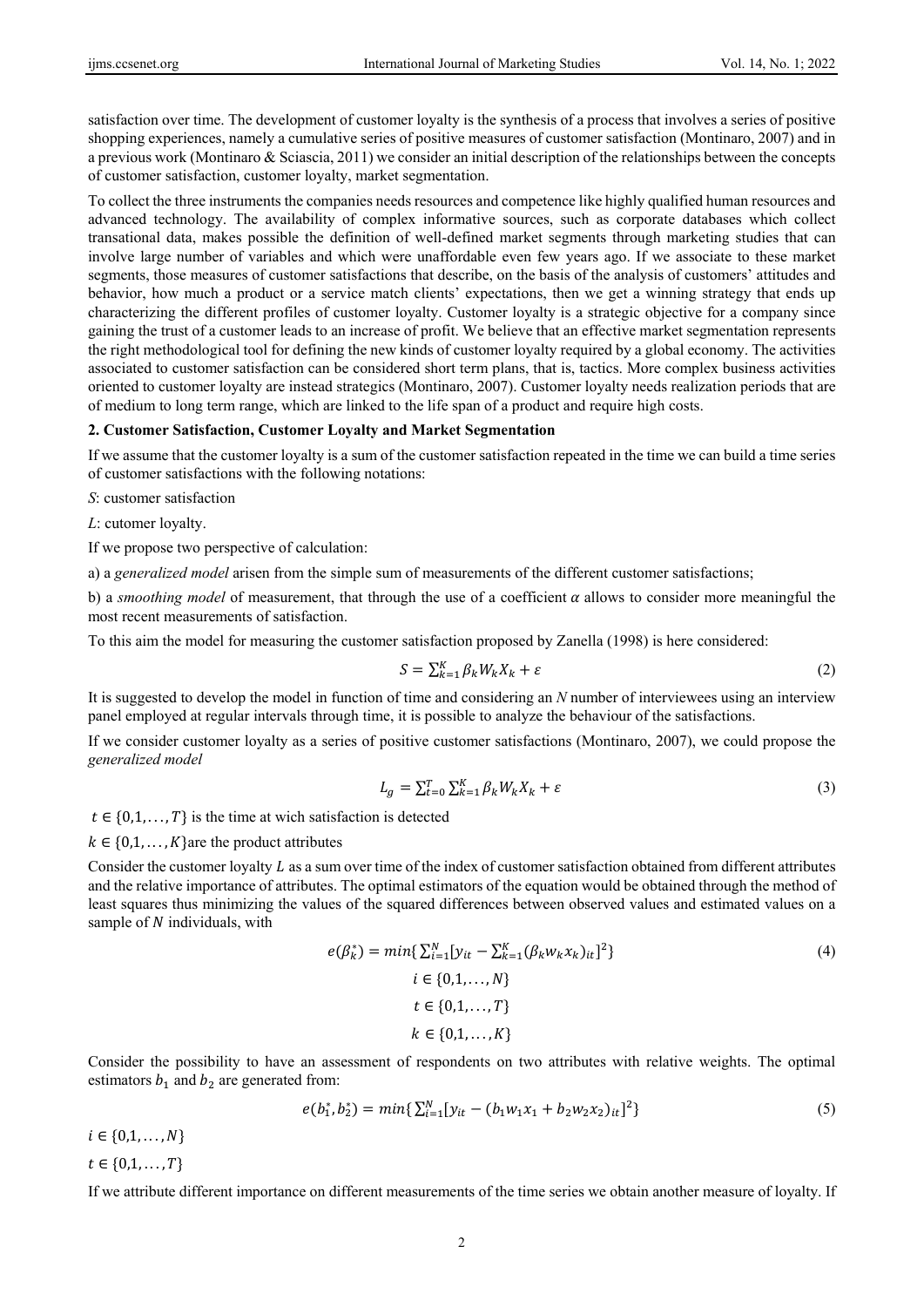we choose a parameter  $\alpha$ ,  $0 \le \alpha \le 1$ , the *smoothing model* is:

$$
L_s = \sum_{t=0}^{T} \sum_{k=1}^{K} (\beta_k W_k X_k)(1 - \alpha)^{T - t} \alpha + \varepsilon
$$
\n<sup>(6)</sup>

 $t \in \{0,1,\ldots,T\}$ 

 $k \in \{0,1,\ldots,K\}$ 

and the estimation by the least-square estimation criterion with a sample of  $N$  respondents is:

$$
e(\beta_k^*) = \min\{\sum_{i=1}^N [y_{it} - \sum_{k=1}^K (\beta_k w_k x_k (1 - \alpha)^{T - t} \alpha)_{it}]^2\}
$$
(7)

 $i \in \{0, 1, ..., N\}$  $t \in \{0, 1, \ldots, T\}$ 

 $k \in \{0,1,\ldots,K\}$ 

With the same considerations suggested in the previous section, optimal estimators  $b_1$  and  $b_2$  can be obtained through the method of least squares from the expression:

in 12

$$
e(b_1^*, b_2^*) = min\{\sum_{i=1}^N [y_{it} - (b_1 w_1 x_1 (1 - \alpha)^{T - t} \alpha + b_2 w_2 x_2 (1 - \alpha)^{T - t} \alpha)_{it}]^2\}
$$
(8)

 $i \in \{0, 1, ..., N\}$ 

 $t \in \{0, 1, ..., T\}$ 

Until here we obtained two measures of customer loyalty:  $L_q$  and  $L_s$  and we intend now to introduce a further relation of the *customer loyalty measurement trying to join the market segmentation*. The market segmentation is an activity to reduction of the market complexity (Smith, 1956) and we assume to employ a simple segmentation strategy to describe an innovative model of calculation of the customer loyalty.

We propose the simple market segmentation:

- the first segment consists of values included in the first quartile of the distribution of variable  $S$ ;

- the second segment consists of values included in the second and third quartile of the distribution of variable  $\mathcal{S}$ ;

- the third segment consists of values included in the fourth quartile of the distribution of variable S.

We assume to attribute different weights to the different segments obtained; the aim is to give less importance, in the calculation of customer loyalty, to the extreme values of the distribution of the response variable, namely the first and third segments.

If the variable  $S$  is:

$$
S = \sum_{k=1}^{K} \beta_k W_k X_k + \varepsilon
$$

The calculation of customer loyalty takes place considering the three chances connected to the segmentation of the response variable:

$$
L_{S_{1Q}} = \sum_{t=0}^{T} \sum_{k=1}^{K} (\beta_k W_k X_k)(1 - \alpha)^{T-t} \alpha [1 - \delta] \delta + \varepsilon
$$
(9)  
\n
$$
\bar{s}_{it} \in 1Q
$$
  
\n
$$
t \in \{0, 1, ..., T\}
$$
  
\n
$$
k \in \{0, 1, ..., K\}
$$
  
\n
$$
L_{S_{23Q}} = \sum_{t=0}^{T} \sum_{k=1}^{K} (\beta_k W_k X_k)(1 - \alpha)^{T-t} \alpha \delta + \varepsilon
$$
(10)  
\n
$$
\bar{s}_{it} \in 2Q and 3Q
$$
  
\n
$$
t \in \{0, 1, ..., T\}
$$
  
\n
$$
k \in \{0, 1, ..., K\}
$$
  
\n
$$
L_{S_{4Q}} = \sum_{t=0}^{T} \sum_{k=1}^{K} (\beta_k W_k X_k)(1 - \alpha)^{T-t} \alpha [1 - \delta] \delta + \varepsilon
$$
(11)  
\n
$$
\bar{s}_{it} \in 4Q
$$
  
\n
$$
t \in \{0, 1, ..., T\}
$$
  
\n
$$
k \in \{0, 1, ..., K\}
$$
  
\n
$$
k \in \{0, 1, ..., K\}
$$

with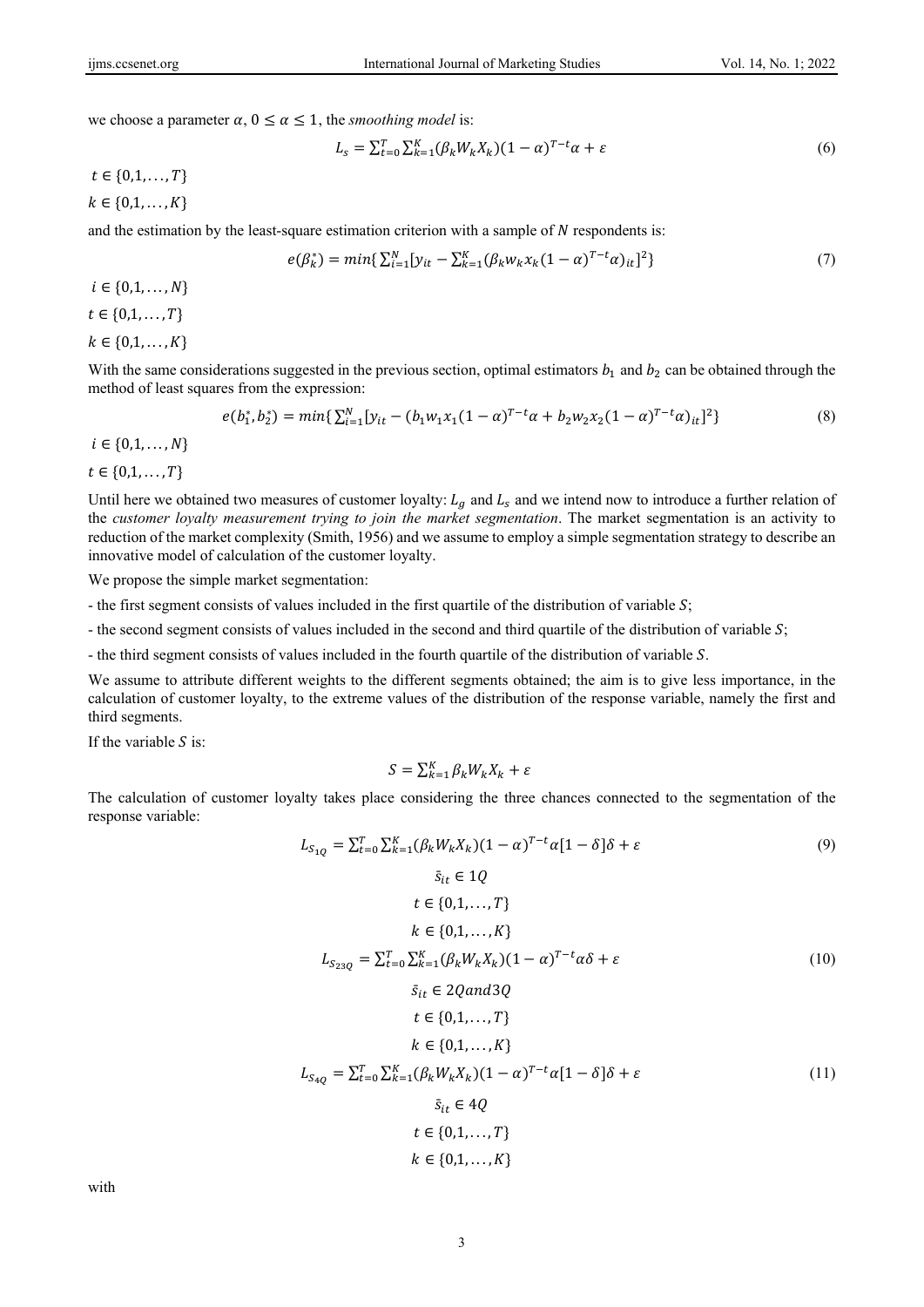$$
0 \le \alpha \le 1
$$
  

$$
0 \le \delta \le 1
$$

The overall customer loyalty is:

$$
L = L_{S_{1Q}} + L_{S_{23Q}} + L_{S_{4Q}}
$$
\n<sup>(12)</sup>

Where  $\bar{s}_{it}$  is the mean, for the subject *i* of the satisfaction variable at moments of time of detection *t*. In practice, the model suggested in Eq. 12 consists of three addends correspondents to the three segments and it takes into account two smoothing actions: the first related to the time for which it is believed that the most recent rewards are more important in measuring customer loyalty and a second one which is strictly related to the stratification in the responses of customer satisfaction. In this case we believe that the responses of the most extreme quartiles can be considered outliers, thus attributing to them a minor weight compared to the one given to the responses of satisfaction located in the central quartiles. Given two attributes( $x_i$ )  $i = 1,2$  and relative weights( $w_i$ )  $i = 1,2$  minimizing the error of estimation with least squares we obtain the optimal values  $b_1^*$  and  $b_2^*$ :

$$
b_1^* = \frac{\sum_{i=1}^N s_i w_{1i} x_{1i} - \sum_{i=1}^N x_{1i} w_{1i} b_2 x_{2i} w_{2i}}{\sum_{i=1}^N (w_{1i} x_{1i})^2}
$$
(13)

$$
b_2^* = \frac{\sum_{i=1}^N s_i w_{2i} x_{2i} - \frac{\sum_{i=1}^N x_{1i} w_{1i} w_{2i} x_{2i} \sum_{i=1}^N s_i x_{1i} w_{1i}}{\sum_{i=1}^N (w_{1i} x_{1i})^2}}{\sum_{i=1}^N (w_{2i} x_{2i})^2 - \frac{\sum_{i=1}^N x_{1i} w_{1i} x_{2i} w_{2i} \sum_{i=1}^N (w_{1i} x_{1i})^2}{\sum_{i=1}^N (w_{1i} x_{1i})^2}}
$$
(14)

#### **3. Simulation Study**

We perform a *simulation* with a panel interview repeated 5 times, reliving the following variables on a sample of 10 respondents:

 $x_1$ : product quality

 $w_1$ : weight of the characteristic "quality"

 $x_2$ : product assortment

 $w<sub>2</sub>$ : weight of the characteristic "assortment"

We consider also, for the simulation, the following hypothesis of normality of the variables listed in Table 1:

Table 1. Hypothesis of normality of the variables

|                                     | $\Omega$                               | . .    | $\boldsymbol{u}$ |  |
|-------------------------------------|----------------------------------------|--------|------------------|--|
| N.<br>$\sim$ $\sim$ $\sim$<br>. 1.0 | $\sim$ $\sim$ $\sim$<br>. .<br>$\cdot$ | N<br>. | .<br>-           |  |

We obtain the distribution of the variable  $\bar{s}_{it}$  and the segments obtained, described in Table 2.

Table 2. Simulated dataset and segmentation in three clusters

| <i>Interviewee</i> | <b>Satisfaction mean</b> | Cluster (by quartiles) | <i>Interviewees</i> |
|--------------------|--------------------------|------------------------|---------------------|
|                    | 7.8                      | 1 Q                    | 6, 8                |
| 2                  | 6.2                      | 4Q                     | 5, 9                |
| $\mathbf{3}$       | 7                        | 2 and 3 $O$            | all the others      |
| 4                  | 5.8                      |                        |                     |
|                    | 8.2                      |                        |                     |
| 6                  | 5.6                      |                        |                     |
|                    |                          |                        |                     |
| 8                  | 5                        |                        |                     |
| 9                  | 8                        |                        |                     |
| 10                 | 6.2                      |                        |                     |

The achievements of the variables have been approximated obtaining discrete values.

The simple segmentation that we decided to use for this example is the division into quartiles of the variable declared as satisfaction by Eq. 9, 10, 11 claiming three clusters as in Table 2.

We estimate the optimal parameters  $b_1^*$  e  $b_2^*$  and then we calculate the values of loyalty. We interpret the values of loyalty and the mean and median, for comparison with worst case and best case. We construct any indexes that take into account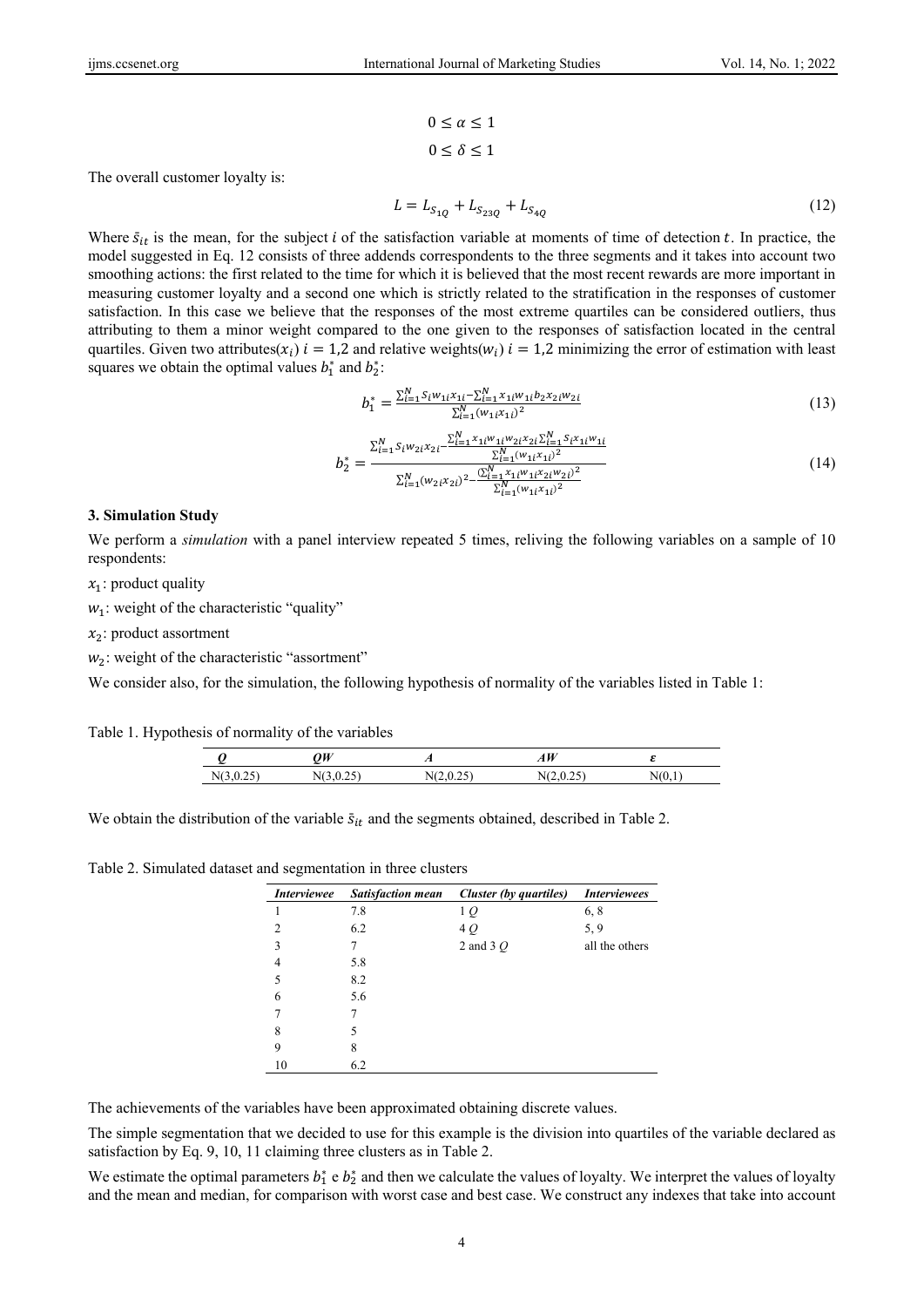the value of customer satisfaction average for the subject and value of customer loyalty for the same subject, also for comparison between values of the total sample: mean and median in the sample, at the time of satisfaction variable and average and median of the variable by building loyalty with the Eq. 9, 10, 11 that we propose.

$$
b_1^* = 0.4837 \tag{15}
$$

$$
b_2^* = 0.5362 \tag{16}
$$

Table 3 describes the customer loyalty calculation results.

Table 3. Customer satisfaction and Customer loyalty (CL)

| <i>Interviewee</i> | <b>Satisfaction mean</b> | $CL$ (Eq. 12) |
|--------------------|--------------------------|---------------|
| 1                  | 7.8                      | 0.62          |
| $\overline{c}$     | 6.2                      | 0.58          |
| 3                  | 7                        | 0.56          |
| $\overline{4}$     | 5.8                      | 0.51          |
| 5                  | 8.2                      | 0.51          |
| 6                  | 5.6                      | 0.37          |
| 7                  | 7                        | 0.52          |
| 8                  | 5                        | 0.40          |
| 9                  | 8                        | 0.49          |
| 10                 | 6.2                      | 0.52          |

We can compare the values obtained from our estimation of loyalty with theoretical worst case (1 responses both in quality than for weight for each respondent for each detection time) and best case (4 responses both in quality than for weight for each respondent each detection time). With our example, the mean and median values for the variable customer loyalty built as algorithm of Eq. 9, 10, 11, is worst case mean 0.077, median 0.083, best case mean 1.23, median 1.333 and sample mean is 0.51 and median 0.52.

## **4. Conclusion**

The work takes its cue from theoretical studies in customer satisfaction analysis and trying to integrate different techniques proposed by different authors in marketing studies tries to propose a framework for the interpretation of tools useful for the analysis of customer loyalty that derives from market segmentation. This framework can be developed starting from different customer satisfaction and market segmentation models.

In the paper the unification into a single measuring model of the three primary components is suggested:

- market segmentation;
- customer satisfaction;
- customer loyalty.

Our calculation model of the customer loyalty construct joins concepts useful to the analysis of the choices of the consumer, true protagonist of the market choices; the model permits to insert correlated measures: the customer satisfaction measurement and the market segmentation classification. The smoothing model proposed for the simulation study presented permits to adopt strategics choices both on weights to attribute to the customer satisfaction measurements and on the segments of consumers.

The analysis of customer loyalty as a competitive tool starts from the customer satisfaction analysis that we can consider a short-term tool (Montinaro, 2007; Montinaro & Chirico, 2006) that measures with a latent variable model (Zanella, 1998) a characteristic feature of satisfaction relating to a specific moment. Therefore, if we want to make an analysis of time and use more time series analyzes of repeated satisfactions over time, we can also speak of a strategic tool that is customer loyalty (Dick & Basu, 1994; Chaudhuri & Holbrook, 2001; Montinaro & Sciascia, 2011). Market segmentation can be top down by choosing a priori the characteristics on which to segment or bottom up, being guided by analysis after a clustering process itself. The segmentation can be based on different variables ranging from socio-demographic variables to psychographic variables (Brangule-Vagsma et al., 2002). In the approach used in this work, the segmentation considers the satisfactions repeated over time as variables, simulating a clustering based on this assumptions. In this way it is possible to find a synergy between tactical and strategic analysis tools in the market segmentation process.

#### **Acknowledgments**

This work derives from the ideas shared between Mario Montinaro and me years ago and writing about these topics still makes me think fondly of my colleague who is no longer there.